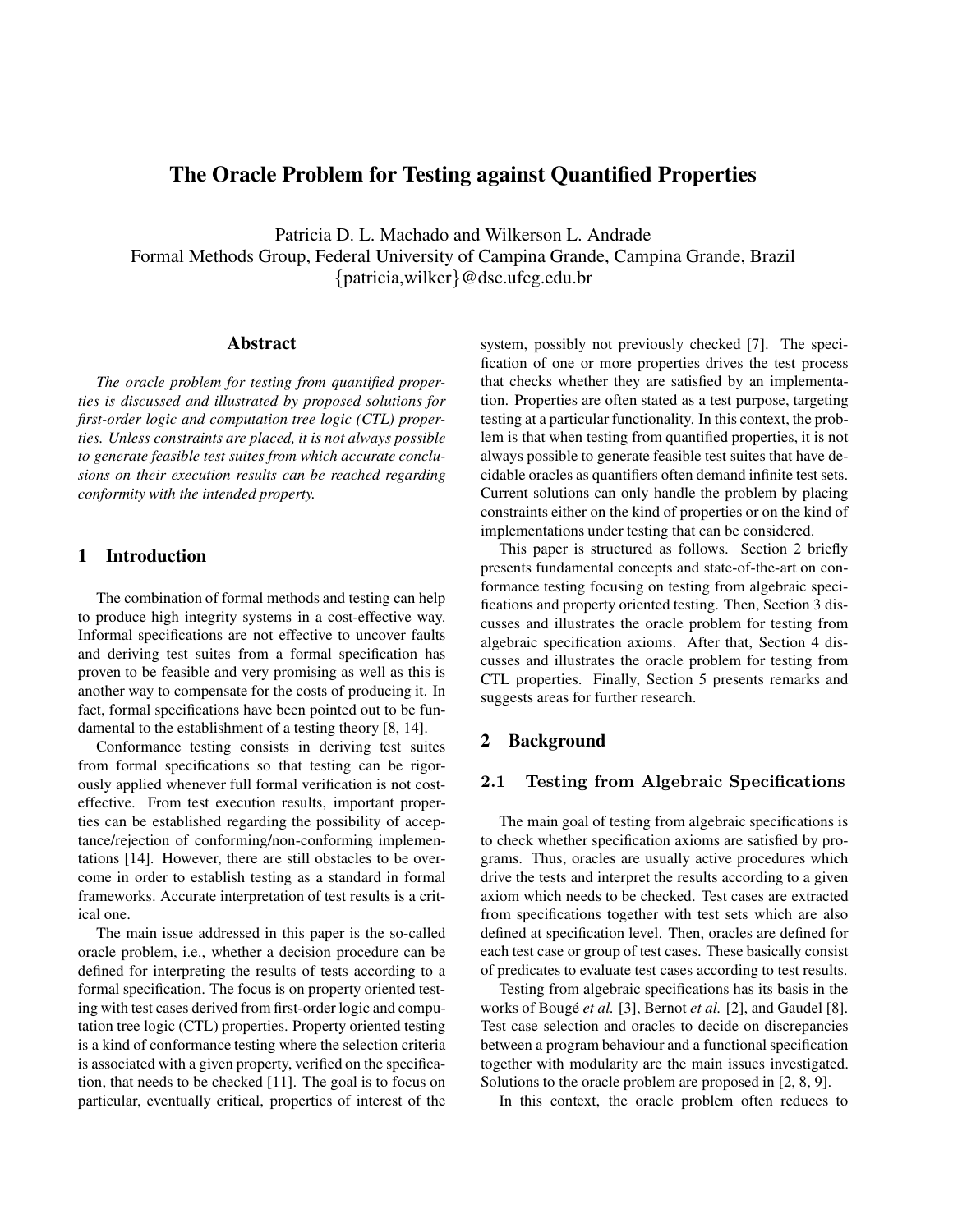the more general problem of comparing values of a nonobservable sort<sup>1</sup> which makes oracles undecidable in general. But the use of universal and existential quantifiers in specifications can make the oracle problem even worse. While Bernot et al [2, 8] focus on solutions that consider axioms as positive conditional equations, Machado [9] focuses on solutions for axioms expressed in first-order logic, considering both universal and existential quantifiers.

Generally, the theory of testing considered is based on the notion of *testing context* which is a triple  $(H, T, O)$ , where  $T$  is a test data set,  $H$  is a set of hypotheses and O is an oracle. Test sets are instances of axioms and oracles are partial predicates which are either undecidable or decide whether a test is successful or not [2, 8].

## 2.2 Formal Framework for Testing

Conformance testing relates a specification and an implementation under test (IUT) by the relation conforms-to  $\subseteq IMPS \times SPECS$ , where *IMPS* represents the universe of implementations and SPECS represents specifications [14]. Then,  $UT$  conforms-to s if and only if  $UT$  is a correct implementation of s.

The conforms-to relation is hard to be checked by testing and the implementations are generally unsuitable for formal reasoning. Therefore, a test hypothesis is assumed: any IUT can be modelled by a formal object  $i_{\text{HUT}} \in MODS$ , where  $MODS$  represents the universe of models [1]. Then, an implementation relation imp  $\subseteq MODE \times SPECS$  is defined so that IUT **conforms-to** s if and only if  $i_{\text{IUT}}$  **imp** s.

Let TESTS be the domain of test cases and  $t \in$  $TESTS$  be a test case. Then  $\text{exec}(t, \text{IUT})$  denotes the operational procedure of applying  $t$  to IUT. This procedure represents the test execution. Let an observation function that formally models  $\text{exec}(t, \text{IUT})$  be defined as  $obs : TESTS \times$  $MODS \rightarrow \mathcal{P}(OBS)$ . Then,  $\forall$  IUT  $\in$  IMPS  $\exists i_{\text{IUT}} \in$  $MODS \ \forall t \in TESTS$ ·  $\text{exec}(t, \text{IUT}) = obs(t, i_{\text{IUT}})$ , according to the test hypothesis.

Let a family of verdict functions  $v_t$  :  $\mathcal{P}(OBS) \rightarrow$ {fail, pass} which can be abbreviated to IUT passes  $t \Leftrightarrow_{def}$  $v_t(\text{exec}(t, \text{IUT})) = \text{pass.}$  Then, for any test suite  $T \subseteq$ TESTS, IUT **passes**  $T \Leftrightarrow \forall t \in T$  · IUT **passes** t. Also, IUT **fails**  $T \Leftrightarrow \neg(\text{IUT passes } T)$ . A test suite that can distinguish between all conforming and non-conforming implementations is called *complete*. Let  $T_s \subseteq TESTS$  be complete. Then, IUT **conforms-to** s if and only if IUT **passes**  $T_s$ .

A complete test suite is a very strong requirement for practical testing. Then, weaker requirements are needed. A test suite is *sound* when all correct implementations and possibly some incorrect implementations pass it, that is, any detected faulty implementation is non-conforming, but not the other way around. Let  $T \subseteq TESTS$  be sound. Then, IUT **conforms-to**  $s \Rightarrow$  IUT **passes** T. The other direction of the implication is called *exhaustiveness*, meaning that all non-conforming implementations will be detected.

#### 2.3 Formal Test Purposes

Test purposes describe desired observations that we wish to see from the implementation during the test. Test purposes are related to implementations that are able to exhibit them by a well chosen set of experiments. This is defined by the relation exhibits  $\subseteq IMPS \times TOBS$ , where TOBS is the universe of test purposes [6]. To reason about exhibition, we also need to consider the test hypothesis from Subsection 2.2 by defining the *reveal* relation rev  $\subseteq MODE \times TOBS$ , so that, for  $e \in TOBS$ ,  $\overline{u}$  exhibits e if and only if  $i_{\text{IUT}}$  rev e, with  $i_{\text{IUT}} \in MODS$  of  $\text{IUT}$ .

Let a verdict function  $H_e$ :  $\mathcal{P}(OBS) \rightarrow \{\text{hit,miss}\}\$ which can decides whether a test purpose is exhibited by an implementation. Then, IUT hits e by  $t_e =_{def}$  $H_e(\text{exec}(t_e, \text{IUT})) = \text{hit}$ . This is extended to a test suite  $T_e$ as iut hits e by  $T_e =_{def} H_e(\bigcup \{\text{exec}(t, \text{IUT}) \mid t \in T_e\}) =$ hit, which differs from the passes abbreviation.

An *e-complete* test suite can distinguish among all exhibiting and non-exhibiting implementations, such that, IUT exhibits  $e$  if and only if IUT hits  $e$  by  $T_e$ . An  $e$ -exhaustive test suite can only detect non-exhibiting implementations (IUT **exhibits** e implies IUT **hits** e **by**  $T_e$ ), whereas an *e-sound* test suite can only detect exhibiting ones ( $UT$  exhibits  $e$  if IUT **hits** e by  $T_e$ ). Note that the purpose of the *sound* test suites and *e-sound* test suites is similar, although the implications are relatively inverted. *Sound* test suites can reveal the presence of faults, whereas the *e-sound* can reveal intended behavior.

## 2.4 Relating Formal Test Purposes to Model Checking Theory

From [5], the model checking problem is defined as: given a kripke structure  $M$ , which models a concurrent finite state system and a temporal logic formula  $f$  expressing a property  $p$ , identify the set of states  $S$  of  $M$  that satisfy  $f$ . Formally:  $\{s \in S \mid M, s \models f\}.$ 

Consider a given specification  $m_{IUT}$  as a kripke structure and a model  $i_{IUT} \in MODS$  that implements it. If there is a set of states in  $m_{IUT}$  that satisfies a given property p, then  $i_{IUT}$  is able to reveal p. Assuming that p can be expressed as a temporal logic formula  $f$  and by a test purpose *e*, we can establish that:  $i_{IUT}$  rev  $e \iff \exists s \in S$ :  $m_{IUT}, s \models f.$ 

The states satisfying  $f$  form sets of states that represent the property p w.r.t. the specification  $m_{IUT}$ . These sets contain states related by a predecessor/successor relation,

 $1<sup>1</sup>A$  non-observable sort is the one that it is not identified with any particular concrete representation of a type in the target programming language.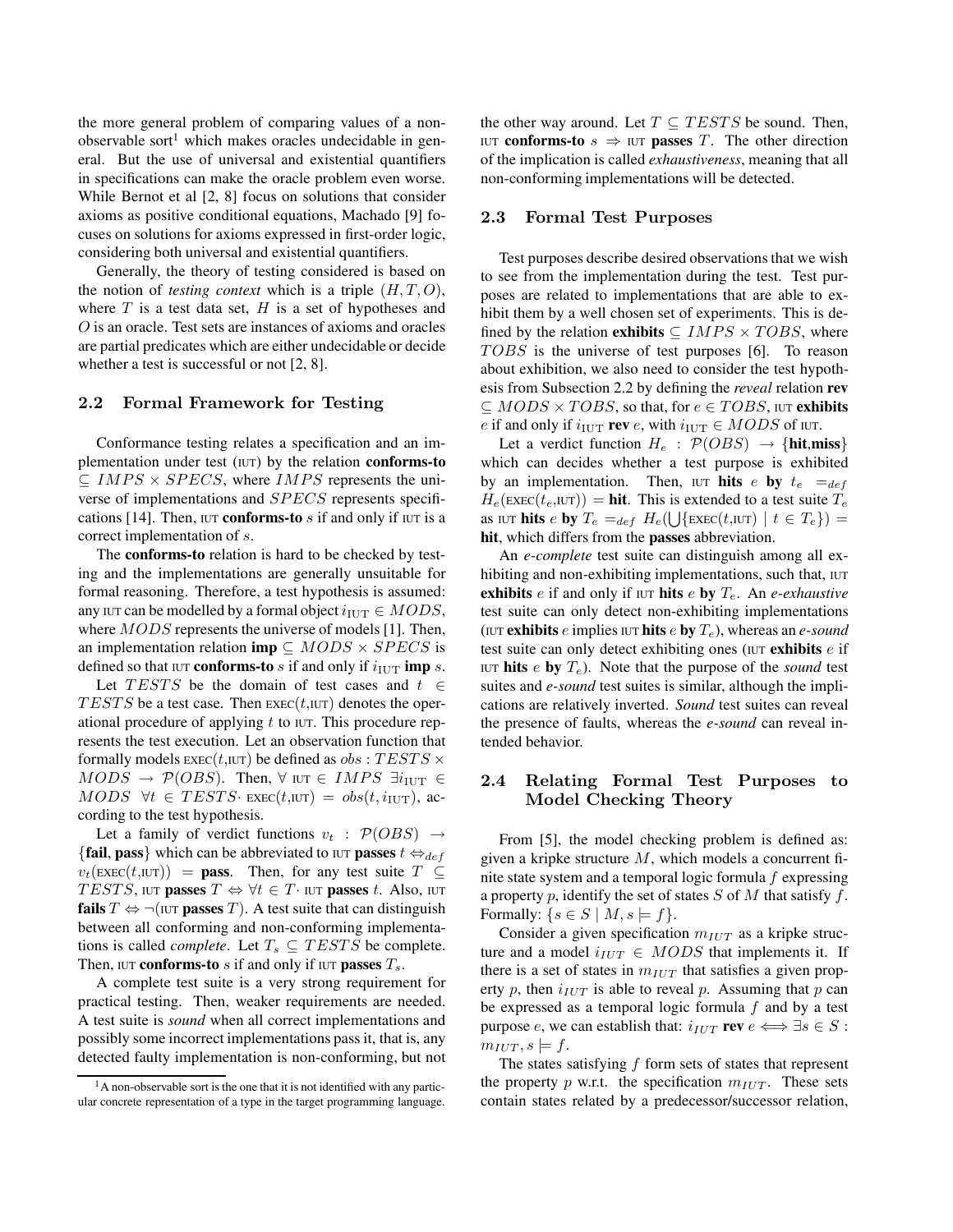i.e., traces of the kripke structure representing  $p$ . As these traces correspond to abstract specifications of  $p$ , they may be used to guide the generation of test purposes.

## 3 Interpreting Test Results from First-Order Logic Axioms

Machado [9] presents a well-founded solution to the oracle problem, named the grey-box approach, for testing from first-order logic axioms of algebraic specifications. The main goal is to address the problem posed by checking equality between non-observable sorts as well as taking the quantifiers problem into account so that a verdict on test cases execution results can be reached regarding conformity. The solution proposes the definition of two approximate equalities - one defined from the specification (blackbox) and the other from the implementation (white-box). These equality procedures are applied to evaluated a given equality according to its syntactic position in the first-order formula. For the sake of space, the equality problem and its corresponding part of the solution are not detailed here and are in fact ignored from this point on.

As for quantifiers, the solution can only be applied under the following constraints. Let  $f$  be a first-order formula that represents the axiom from which test cases are derived.

- 1. If f contains only positive occurrences of  $∀$  and negative occurrences of ∃, then failure in testing means non-conformity, i.e, any test suite generated from  $f$  is sound. But success does not mean conformity.
- 2. If f contains only negative occurrences of  $\forall$  and positive occurrences of ∃, then success in testing means conformity, i.e., any test suite generated from  $f$  is exhaustive. But failure thus not imply non-conformity.

For other combinations of occurrences of ∀ and ∃ in positive/negative positions, it is not possible to reach general conclusions on soundness and exhaustiveness of generated test suites. Positive and negative positions are defined as usual in logic. Negative positions are those with an odd number of negations applied to and left hand side of an implication. Parenthesis also need to be considered.

Constraint (1) is not a problem in practice, since it is satisfied by most common specification idioms and also this is the most common form of axioms - outermost universally quantified axioms. Accepting incorrect programs is tolerable, whereas rejecting correct ones is not acceptable due to the misleading and unnecessary costs that this may incur when trying to pinpoint non existent faults.

Note that even the empty test set is sound in (1). However, in practice, we must pursue effective test sets that uncover the biggest number of important faults. Thus, the practical use of this result is to guide the appropriated interpretation of test results. One has to consider effective test case selection techniques for taking real benefits of testing.

Proofs regarding (1) and (2) are presented in [9, 10]. Roughly, the idea is that, in practice, we can only define finite test sets. When the universal quantifier is in a positive position and it evaluates to true, this may make f evaluate to true as well. Also, if  $f$  is to be evaluated to true on the complete, possibly infinite test set, it will also be evaluated to true on finite test sets. On the other hand, the existential quantifier is subject to failure whenever the witness is not included in the test suite. Being in a negative position, this failure does not lead to evaluate the expression to false. This avoids the rejection of conforming implementations.

# 4 Interpreting Test Results from CTL **Properties**

Model checking is a technique used to verify, in a rigorous and automated way, the correctness of reactive, concurrent and distributed system models [5]. Using a formal model and a property specified in temporal logic formalisms (e.g. LTL [12], CTL [4]), a software called model checker must verify the satisfiability of the formula w.r.t. the model. However, the same rigor is not usually applied when testing implementations, creating a large gap between these processes and making the presence of failures on the implementation possible even in points where the specification was successfully corrected. A strategy to reduce this gap is presented in [13] where test purposes are generated from such properties specified in temporal logic formulas.

To achieve this goal, the work presented in [13] aims to perform analysis over the model through its state space, like model checking does. However, the process is adapted to get enough information for the test purpose generation in addition to the correctness verification of the model. The approach consists in an adaptation of a model checker algorithm to extract model traces representing examples and counter-examples (if there are any) from the state space and later analysis over these traces to generate an abstract graph representing the test purpose.

The temporal logic formalism used in the approach cited above is CTL. In contrast to LTL, that considers to each moment in the time only one future, CTL can consider different possible futures. The execution of the system can be represented based on ramifications, as a tree, being able to have a lot of possibilities. Such possibilities reveal executions that can be quantified based on one (existential quantifier) or in all (universal quantifier) the execution traces of the system.

CTL formulas can be composed of special operators, propositional logic operators and atomic propositions. The operators of this logic always occur in pairs: they are formed by the universal quantifier A or existential quanti-